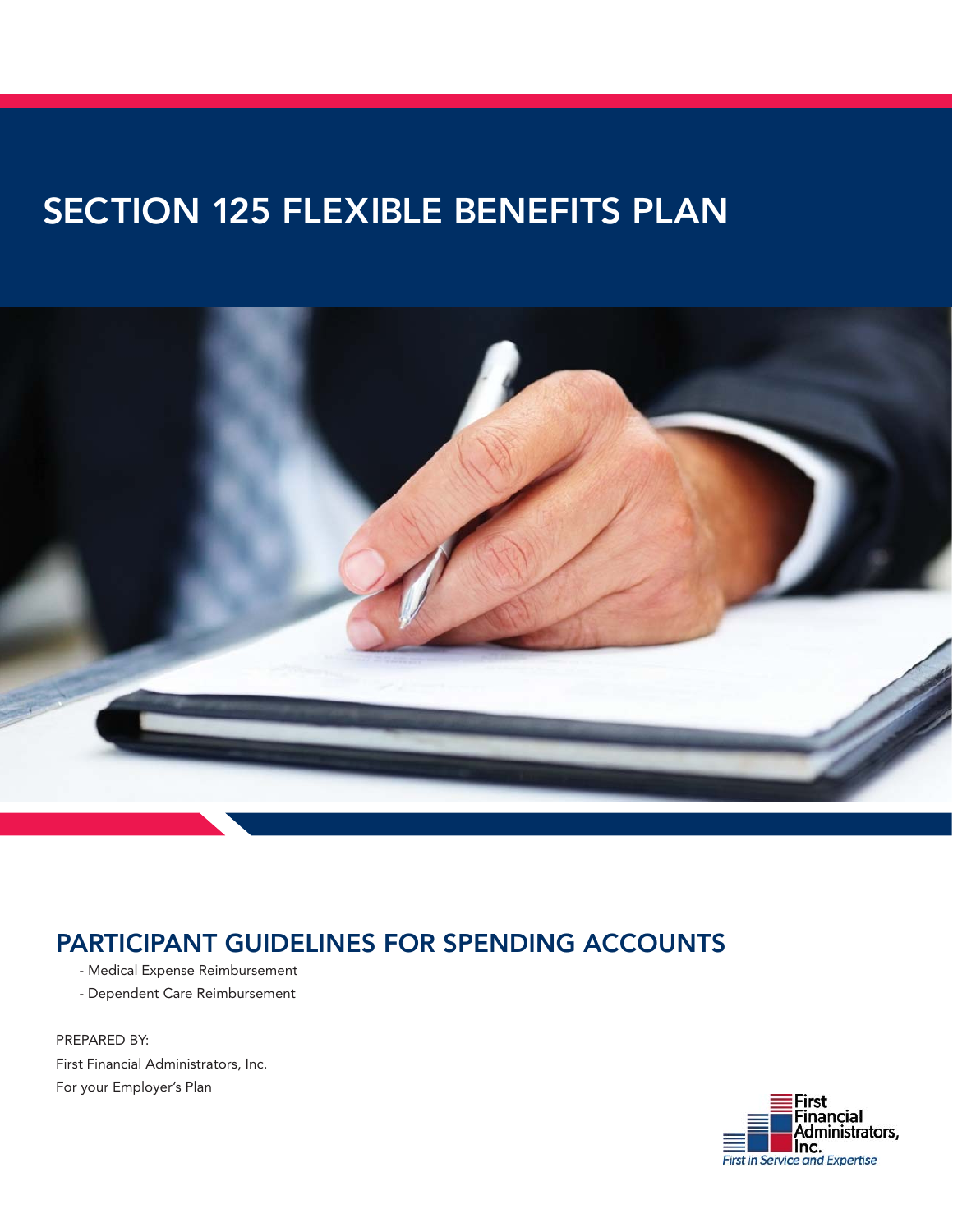# Section 125 Flexible Spending Account

First Financial Administrators, Inc.

### WE ARE COMMITTED

First Financial Administrators, Inc. is dedicated to providing excellent service to our customers and are delighted to serve as your cafeteria plan service provider. Our role is to process your requests for reimbursement according to the plan designed by your employer.

- » There are two types of Flexible Spending Accounts (FSAs): The first is unreimbursed medical (URM) and the second is dependent day care (DDC).
- » Your participation in an FSA program allows a portion of your salary to be redirected to provide reimbursement for these types of expenses on a tax-exempt basis.
- » At the beginning of each plan year, you elect a specific dollar amount for each FSA you wish to participate.
- » Participation in one or both FSAs can save you money by reducing your taxable income. This is because taxes will be calculated after the elected amount is deducted from your salary.
- » If applicable, your taxable income will be reduced for Social Security purposes; therefore, there may be a corresponding reduction In Social Security benefits.
- » Once you have elected your annual amount, you cannot change your election unless you experience a change in family status. See Election Irrevocability
- » To ensure that you are aware of your account balance at all times, we send a new explanation of benefits with each claim that is paid. The explanation of benefits will provide you with information regarding your account balance, claims paid to date, and claims pending.
- » We send notifications 45 days prior to the end of the plan year. The notification reflects your current available balance. You can view account information by logging into our secure website.



## FILING A CLAIM

Before submitting your claim, make sure you have had the service(s).

#### TO FILE YOUR CLAIM

- 1. Complete a claim form, and be sure to sign and date it.
- 2. Attach a legible receipt(s) from the service provided or an EOB (Explanation Of Benefits) showing:
	- » A description of the service or a list of supplies furnished.
	- » The charge(s) for each service.
	- » The date(s) of service.
	- » The name of the person(s) receiving the service.
	- » The amount you are responsible for.
- 3. For convenient direct deposit, complete the Automatic Deposit Agreement form.

#### Or use your FFA Benefits Card

## REQUESTING SERVICES (Toll-free)

| For Inquires:            | 1-866-853-3539 |
|--------------------------|----------------|
| For Claim Forms:         | www.ffga.com   |
| To Submit Claims by Fax: | 1-800-298-7785 |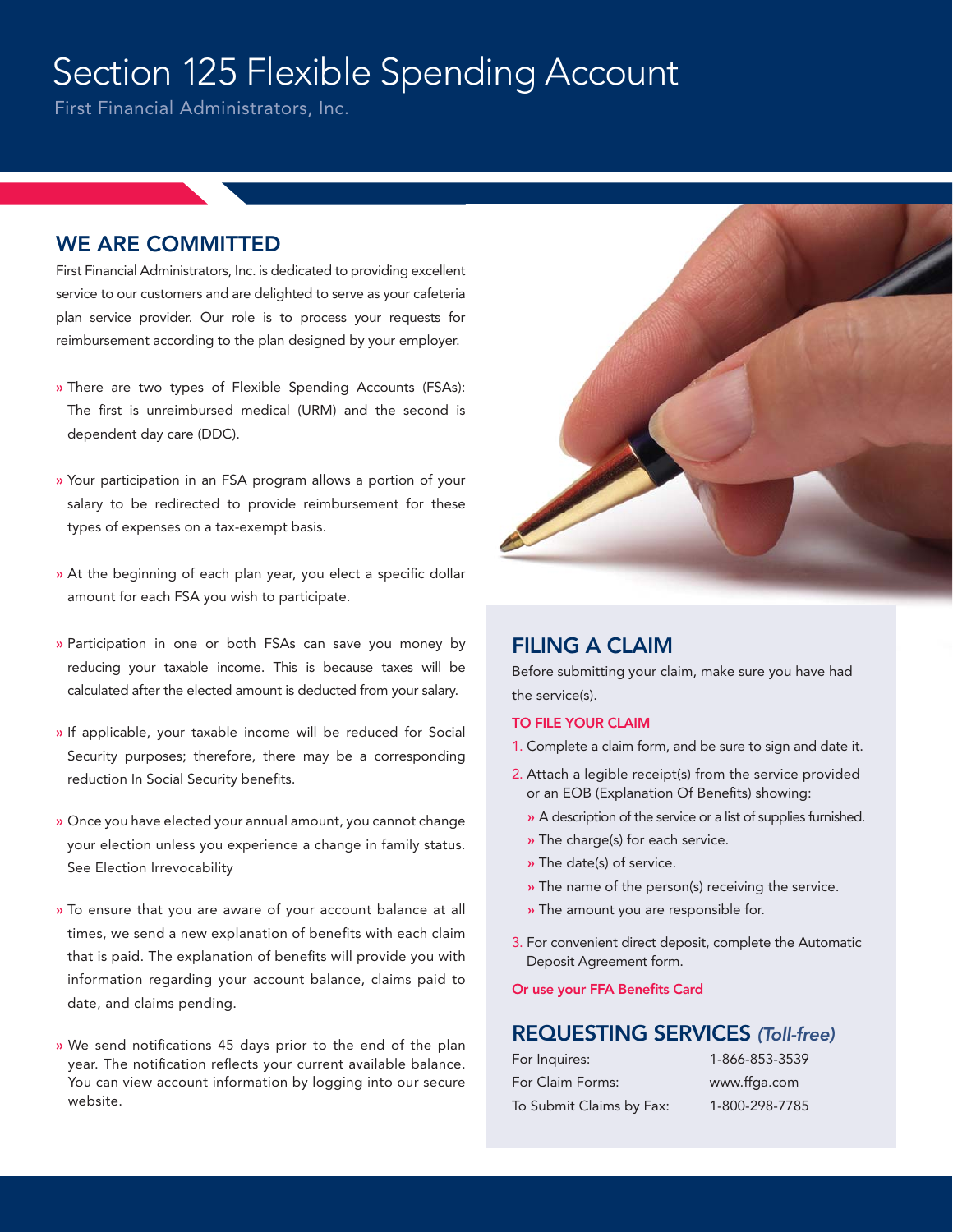The following rules apply to both URM and DDC FSAs

## ELECTION IRREVOCABILITY

You may not make changes before the beginning of the next plan year unless there is a qualified change in status (as permitted by your plan) that affects Eligibility.

### Qualified changes in status may include:

- » Change in employee's legal marital status
- » Change in number of tax dependents
- » Change in employment status that affects eligibility
- » Dependent satisfies or ceases to satisfy eligibility requirements
- » Change in residence that affects eligibility
- » Judgment, decree, or court order dictating provision of coverage
- » Entitlement of Medicare or Medicaid (URM only)
- » Change in cost of the benefit (DDC only)
	- Addition or elimination of benefit option
	- Change in coverage of spouse or dependent under his/her employer's plan
	- Significant curtailment of coverage

If a change in status occurs, you may make changes consistent with the qualifying event or as otherwise defined by your plan document. See your plan Sponsor for further details about making changes.

### Dollar Limits

Unreimbursed Medical Account:

Your plan sponsor determines the maximum benefit that may be elected. The IRS maximum for the 2019 is \$2700. Please see your employer for the maximum benefit amount allowed under your plan.

#### Dependent Daycare Account:

This reimbursement (when aggregated with all other dependent care reimbursements during the same calendar year) may not exceed the least of the following: » \$5,000, or

» \$2,500, if married but filing separate tax returns

#### Use-it-or-lose-it-Rule

Money remaining in your FSA account(s) will not be returned to you at the end of the plan year. Any amount remaining after the end of the runoff or grace period, if your employer offers one, will be forfeited. Because of the use-it-or-lose-it rule, it is important for you to carefully estimate your out-of-pocket URM and DDC expenses for the upcoming plan year.

## TERMINATION OF EMPLOYMENT

#### URM Account:

Your salary redirections will end; however, you may still file claims for dates of service that were incurred within your employment period. You have 90 days after termination to submit a claim.

### DDC Account:

If you have not received reimbursement for all contributions made to your DDC account upon termination, you have 90 days after the end of the plan year to submit a claim.

#### **COBRA**

COBRA does not apply to DDC. However, it may apply to your URM account and allow you to continue participation in your URM, thus allowing you to receive reimbursement for medical expenses incurred after your employment termination if:

- » The plan sponsor is subject to COBRA, and
- » When you terminate employment and you have contributed more for URM than you have received in URM benefits.

**Note:** Under COBRA you must elect coverage within 60 days and continue to submit contributions to your employer to continue coverage under your URM account for the current year.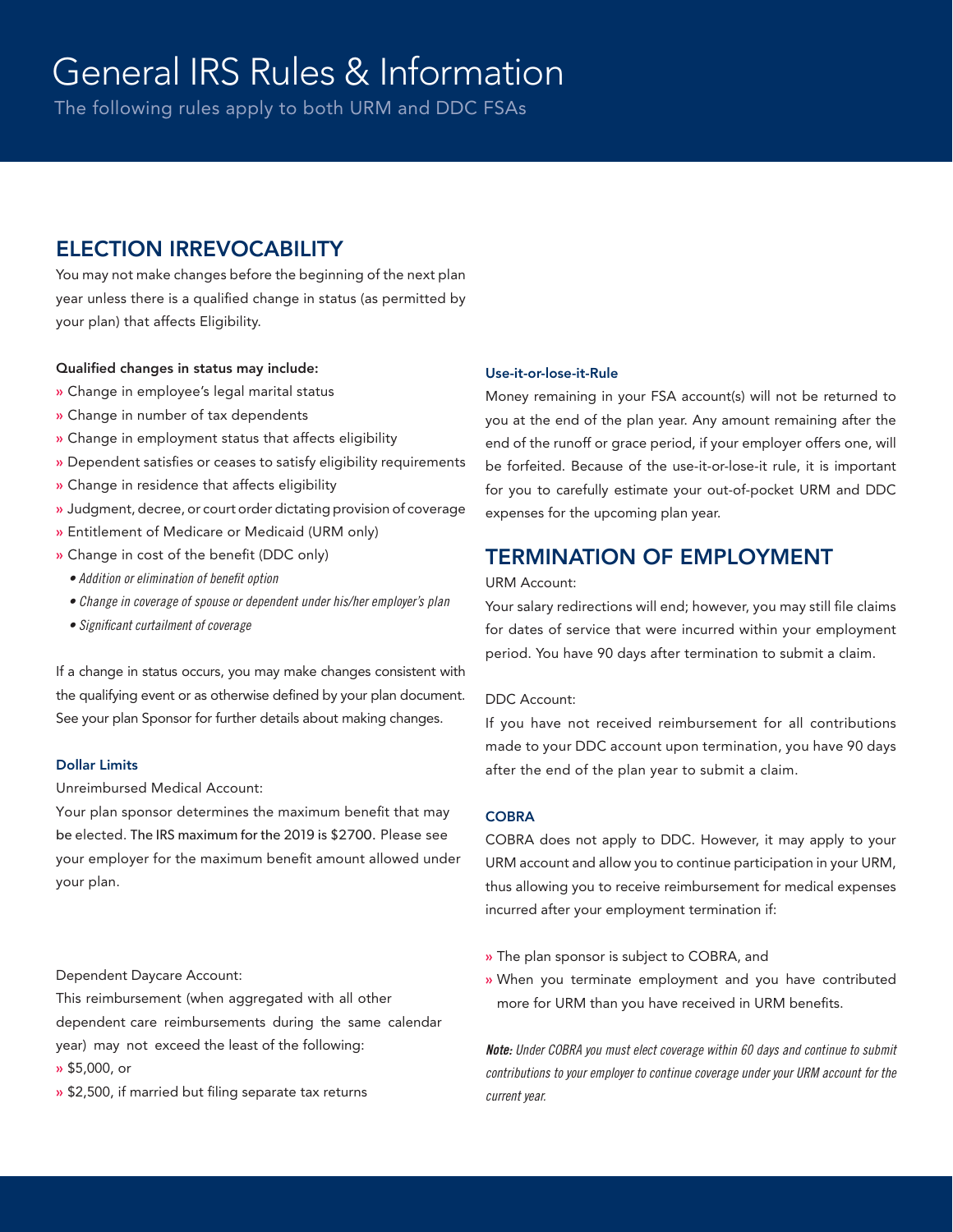## UNREIMBURSED MEDICAL FSA

Almost every person has a number of necessary and predictable expenses that are not paid by their insurance plans. You can save money by putting that amount directly into your Unreimbursed Medical FSA. The FSA will help you pay for these predictable expenses with your pre-tax dollars. Please be aware of change in tax law - As of Jan. 1, 2011, money from flexible spending accounts are no longer available to pay for most over-the-counter drugs and medicines without a doctor's prescription.



### ELIGIBLE EXPENSES

With the FSA, you can pay out-of-pocket health care expenses for yourself, your spouse and all of your eligibile dependents for health, dental, and vision care expenses. The services must be incurred while you are actively participating in the FSA plan. The eligible expenses may be reimbursed regardless of whether you, your spouse or dependents are covered by your employer's medical, dental, or health plan.

Expenses for medical care will be limited to expenses incurred primarily for the prevention or improvement of a physical or mental defect or illness. An expense that is merely beneficial to your general health is not an eligible expense. It must be an expense to treat an existing medical condition.

### INELIGIBLE EXPENSES

Some expenses that you incur during your plan year may not be eligible for reimbursement under current IRS regulations.

- » EXPENSES NOT YET INCURRED Expenses that have been paid, but not yet incurred (i.e. Prepayment of service), cannot be reimbursed until the service is rendered. Expenses don't necessarily have to be PAID, but merely incurred.
- » PREMIUMS FOR INSURANCE Premiums and payments to insurance policies are not eligible for reimbursement.
- » EXPENSES PAID BY ANOTHER PLAN OR THIRD PARTY Expenses that have already been paid by an insurance company or other reimbursement through your FSA plan.

### » EXPENSES INCURRED AFTER TERMINATION/SEPARATION FROM YOUR EMPLOYER -

If you are no longer participating in the FSA plan through your employer (termination, resignation, etc) any claims incurred after your participation ends are not eligible for reimbursement.

### **COMMON ELIGIBLE EXPENSES**

- » Co-Payments
- » Co-Insurance
- » Deductibles
- » Over-the Counter Drugs (with physician's prescription)
- » Dental Treatment
- » Orthodontia
- » Lab Fees
- » X-Rays
- » Vision Expenses
- » Lasik Surgery
- » Physical Therapy
- » Chiropractor Services
- » Acupuncture
- » Eye Contact Solution
- » Eye Drops

#### **COMMON INELIGIBLE EXPENSES**

- » Cosmetic Surgery
- » Teeth Whitening
- » Veneers
- » Botox
- » Non Prescribed Vitamins and Supplements
- » Toiletries
- » Medical Insurance Premiums
- » Health Club Membership Fees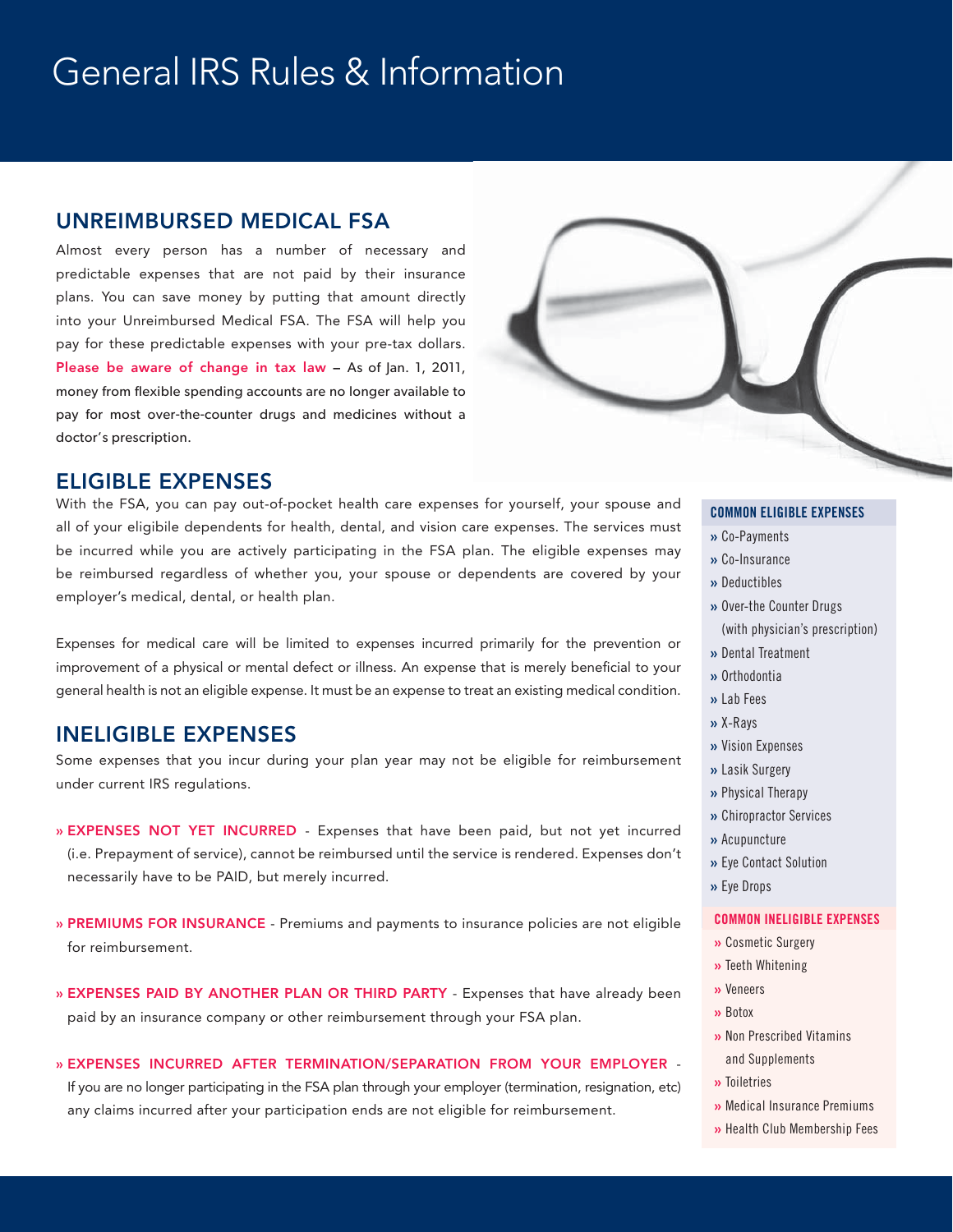## EXAMPLES OF ELIGIBLE MEDICAL CARE EXPENSES

The following lists are examples of the types of expenses that may or may not be reimbursed. These lists are not intended to be complete, as other expenses may also be eligible or ineligible under federal tax law or under employer's plan. To be eligible under an FSA URM account, the medical expense(s) must be incurred for medical care that is not reimbursed from any other source. Medical care means the drug or service is needed to treat a medical condition. First Financial Administrators, Inc. may request additional information from you to substantiate that an expense is for health care.

#### **ELIGIBLE MEDICAL EXPENSES INELIGIBLE EXPENSES**

- » Acupuncture
- » Alcohol and drug rehabilitation expenses
- » Ambulance
- » Anesthetist
- » Artificial limbs and teeth
- » Birth control pills
- » Blood donor (expense)
- » Chiropodist
- » Chiropractor
- » Christian Science Practitioners
- » Certain corrective surgery » Contact lens solution and cleaner
- » Co-payment for health insurance
- » Dental care and dentures
- » Drugs and medical supplies
- » Examinations
- » Eye exam, eyeglasses, and contacts
- » Gynecologist
- » Hearing aids and batteries
- » Home health care
- » Hospital and skilled nursing facility expenses
- » Laboratory fees
- » Lip-reading lessons
- » Midwife
- » Nursing care
- » Obstetrical expense
- » Oculist
- » Operations and related treatments
- » Optometrist
- » Orthodontist\*\*
- » Osteopath
- » Outpatient clinic
- » Over-the-Counter Medications (with physician's prescription)
- » Pediatrician
- » Physician
- » Podiatrist
- » Practical nurse
- » Prescription drugs
- » Psychiatrist
- » Psychologist
- » Rental or purchase of medical equipment, including special
- equipment for use by handicapped persons
- » Sanitarium
- » Stop Smoking Programs and Drugs
- » Support or corrective devices
- » Surgery
- » Therapy
- » Transportation expenses
- » Weight Loss for Obesity\*
- » X-ray
- 
- » Dancing or swimming lessons
- » Medications purchased outside US
- » Expenses reimbursed under any health plan or other source
- » Health Club Dues
- » Face creams, moisturizers, etc.
- » Hair removal treatments/waxes
- » Vacation
- » Cosmetic Surgery
- » Teeth Whitening
- » Vitamins taken for overall health
- » OTC Medications not for Medical Care
- » Toothpaste/Toothbrushes
- » Mouth washes, oral anesthetics, etc.

\* This service requires a letter of medical necessity with a diagnosis from the referring physician.

### \*\* Requires an active orthodontia contract be on file.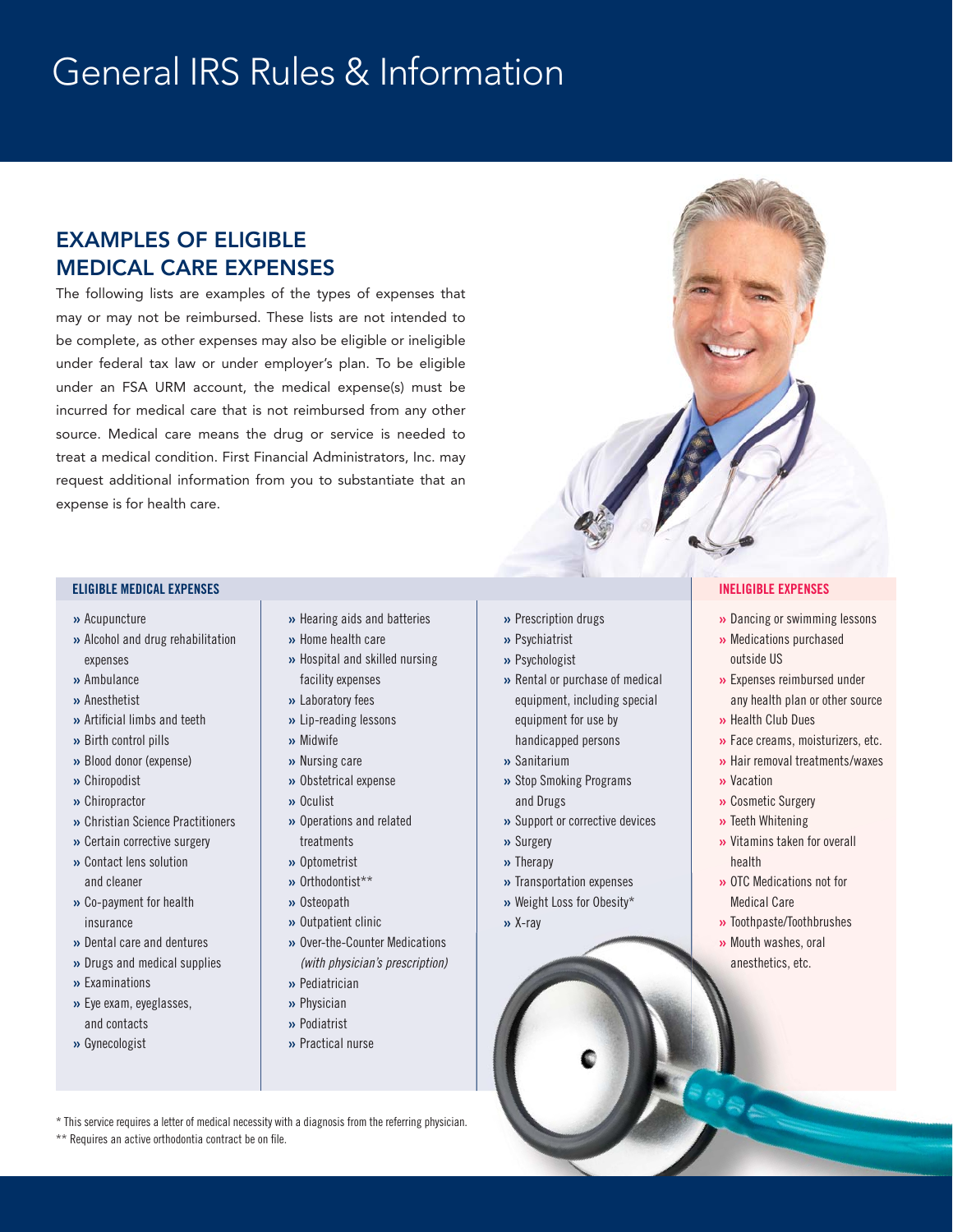The following rules apply to both URM and DDC FSAs

## DEPENDENT CARE FSA

The Dependent Care FSA allows you to pay for day care expenses for your qualified dependent/child with pre-tax dollars while you (and your spouse) are working, seeking employment, or attending school as a full-time student for at least 5 months during the year.

## ELIGIBILITY REQUIREMENTS

Eligible dependents must be claimed as an exemption on your tax return. These dependents can include step-children, grandchildren, adopted children, or foster children. In a divorce situation, you must have custody of the child in order for the child to be considered an eligible dependent. Under IRS regulations, eligible dependents are further defined as: under the age of 13, and/or physically or mentally unable to care for themselves, such as a disabled spouse, disabled child, or elderly parents that live with you.

## ELIGIBLE EXPENSES

Eligible dependent care expenses are those expenses you must pay for the care of a dependent so that you and your spouse can work. The care may be provided in your home or at a licensed center outside of your home. If the care is in your home, the service cannot be provided by another child of yours under the age of 19, by your spouse, or by your dependents.

## INELIGIBLE EXPENSES

Only those dependents care expenses that enable you and your spouse to work are eligible. Some expenses that you incur during your plan year may not be eligible for reimbursement under current IRS regulations

- » Educational Costs
- » Weekends/Evening-out babysitting
- » Transportation, books, clothing, food, activities, entertainment, and registration fees are ineligible if these expenses are shown separately on your bill

### **COMMON ELIGIBLE EXPENSES**

- » Day Camps
- » Before/After School Care
- » Babysitters/Day Care Centers
- » Au Pair
- » Nanny
	- » Nursery School

#### **COMMON INELIGIBLE EXPENSES**

- » Registration Fees
- » Care for child while not working
- » Kindergarten
- » Food/Activity expenses if separate from cost of care
- » Care provided by anyone under age 19
- » Pre-School
- » Books and Supplies
- » Field Trips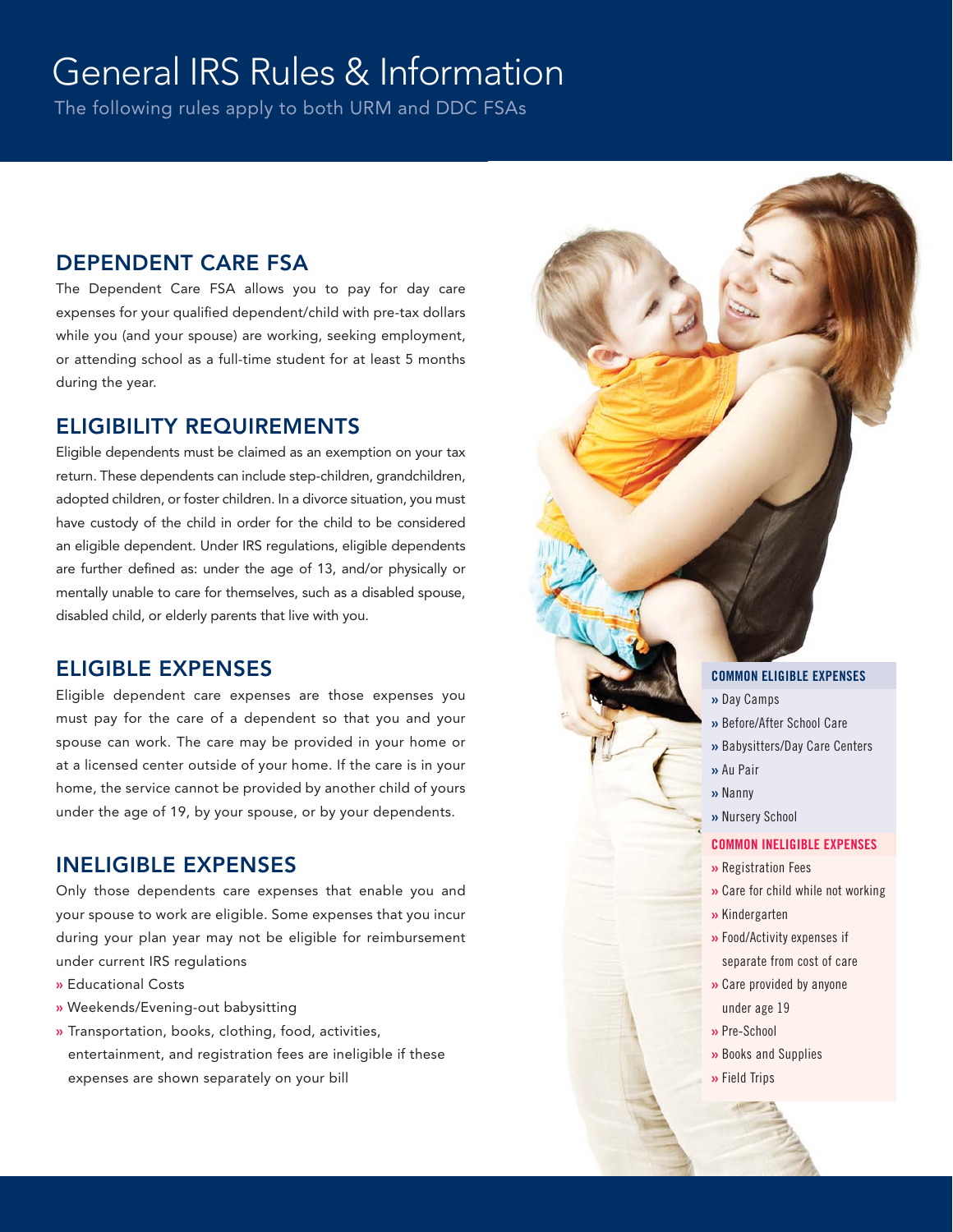# Claims Information

## THE REIMBURSEMENT PROCESS

REIMBURSEMENTS- The healthcare/medical FSAs are pre-funded; therefore, you are eligible to receive reimbursement up to your elected annual contribution from the beginning of your FSA plan year. The healthcare/medical FSA funds that are reimbursed to you will be recovered as your deductions are taken from your paycheck throughout the plan year. Dependent Care FSAs are NOT pre-funded; therefore, you will only receive reimbursement up to your year-to-date contributions from payroll deductions. The remainder of the reimbursement request is paid when additional funds are received from payroll deductions.

PAYMENT METHOD CHOICE- For Unreimbursed Medical expenses you may pay with your FFA Benefits Flex Card at the time you incur the expense, or pay the provider out-of-pocket and file a manual (paper) claim to receive a reimbursement. The FFA Benefits Flex Card is only available for Healthcare/Medical FSAs.

MANUAL CLAIMS-To obtain reimbursement from your FSA, you must complete a manual claim form and attach all itemized receipts from the service provider. Cancelled checks, bankcard/credit card receipts, and credit card statements are NOT acceptable forms of documentation. The receipt must come from the service provider or the Explanation of Benefits from your medical health carrier and must include the following information:

- » Patient name
- » Date of service incurred
- » Provider / Merchant name
- » Amount of your out-of-pocket charge incurred
- » Type of service incurred
- » Must include prescription number

REMEMBER-You must sign and date all claim forms. **FFGA recommends submitting an Explanation of Benefits (EOB) from your insurance company, if available.**



## CLAIMS PROCESSING AND PAYMENTS

All claim reimbursements are handled with strict adherence to IRS adjudication and reporting regulations. Claims are processed daily, and our turn around time upon receipt is 3-5 business days and during peak periods (August-September and December-January) 5-10 business days. Your reimbursement check will be mailed to your home address on file. You may also elect to receive payment via direct deposit. You have a 2 ½ month grace period (employer permitting) to incur claims with an additional 2 weeks to file claims.

## Online Service to View Account Information, visit www.ffga.com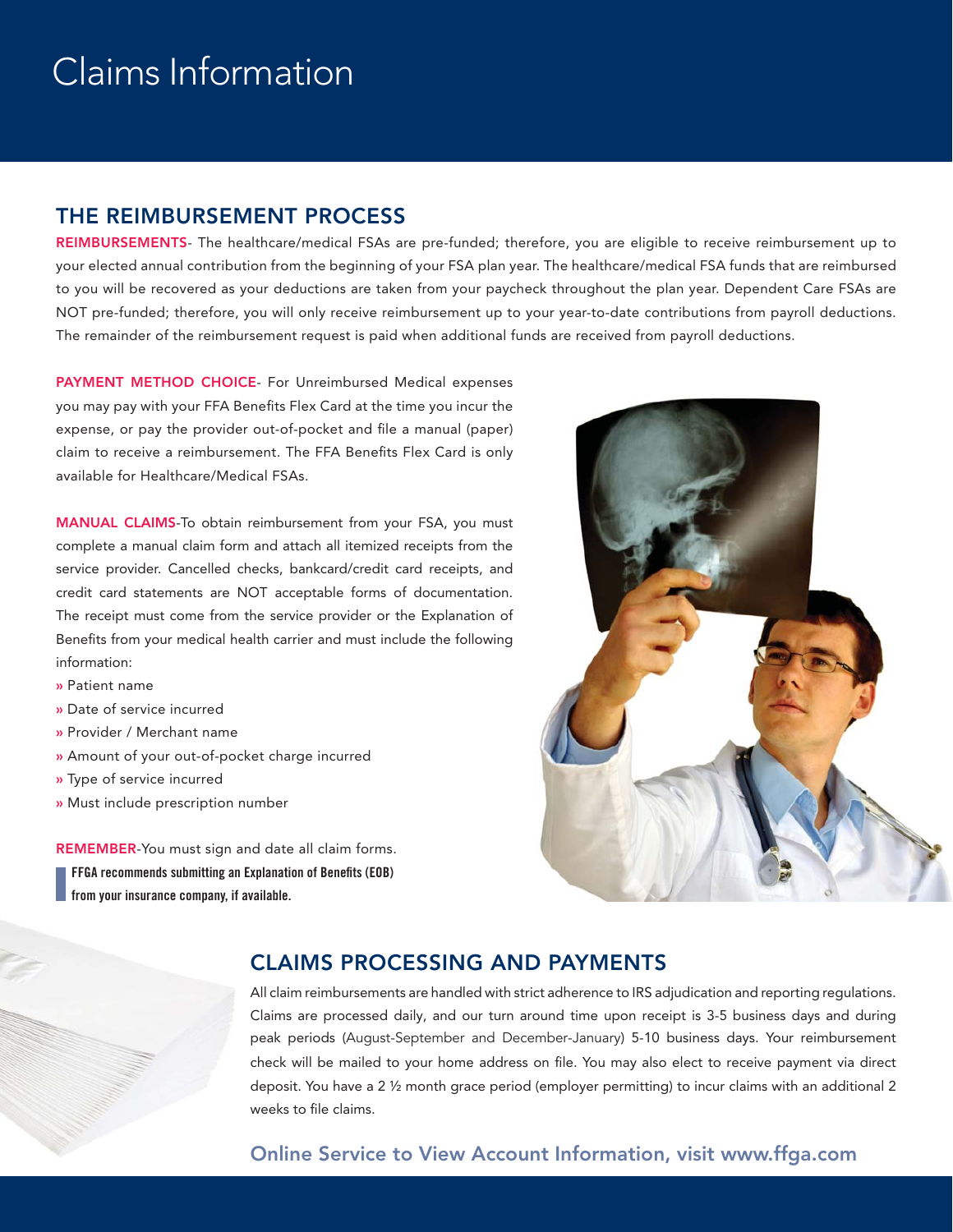# FFA Benefits Flex Card

Medical reimbursement accounts only

## BENEFITS FLEX CARD

The First Financial Administrators, Inc. Benefits Flex Card is available for Medical Reimbursement Flexible Spending Accounts. Cards can be issued to spouses and dependent children (ages 18 to 26) for no additional fee. The initial cards are free, but if a replacement card is issued, the cost is \$10.00 per card and will be deducted from your account balance. Cards are good for three years from the issue date as long as you participate each consecutive plan year. Claims can also be submitted directly for reimbursement. If funds remain in your account after the end of the plan year, you may use the debit card during the 2½ month grace period (if your employer has elected to participate in the grace period option). The system will deduct all remaining funds from your old plan year and then deduct any balance from the new plan year, if you continue to participate. New cards (not replacement cards) are only activated with the upcoming plan year -- they are not activated to use money from the prior plan year.

The IRS requires validation of most transactions – you must submit receipts for verification of expenses when requested. If you fail to substantiate by providing a receipt to us within 60 days of purchase, your card will be suspended until the necessary receipt or explanation of benefits from your insurance provider is received.

#### Claim forms can be found on our website, www.ffga.com.

Copies can either be mailed to: First Financial Administrators, Inc. PO Box 161968 Altamonte Springs, FL 32716

or faxed to: (800) 298-7785

## WHERE TO USE YOUR DEBIT CARD FOR ELIGIBLE UNREIMBURSED MEDICAL EXPENSES:

- » Pharmacies always use your debit card at the pharmacy counter only.
- » In-Store Pharmacies If "merchant code" is programmed "pharmacy," the expense will be authorized. However, if the MasterCard transaction code is programmed "grocery/retail," the transaction may be denied. The debit card may not work, and the expense may be declined in some grocery/discount stores.
- » Physician Offices
- » Specialist Physician Offices

 $9233633$ 

- » Dental Offices
- » Over-the-counter drugs (must be accompanied by a Physician's Rx)

000

324838

- » Vision Care Providers
- » Medical Facilities
- » Medical Clinics
- » Hospitals, including Emergency Rooms

#### (Your FFA Benefits Flex Card cannot be used past your termination date. If you have available funds in your account, a manual claim will be required.)

First Financial Administrators, Inc. can provide you with a list of eligible expenses associated with your Medical Reimbursement Flexible Spending Account. This card is a signature debit card and does not require a PIN for use. Transactions must always be submitted as "credit." Participants may review Flexible Spending Account balances online at www.ffga.com.

CALL (866) 853-FLEX FOR MORE INFORMATION.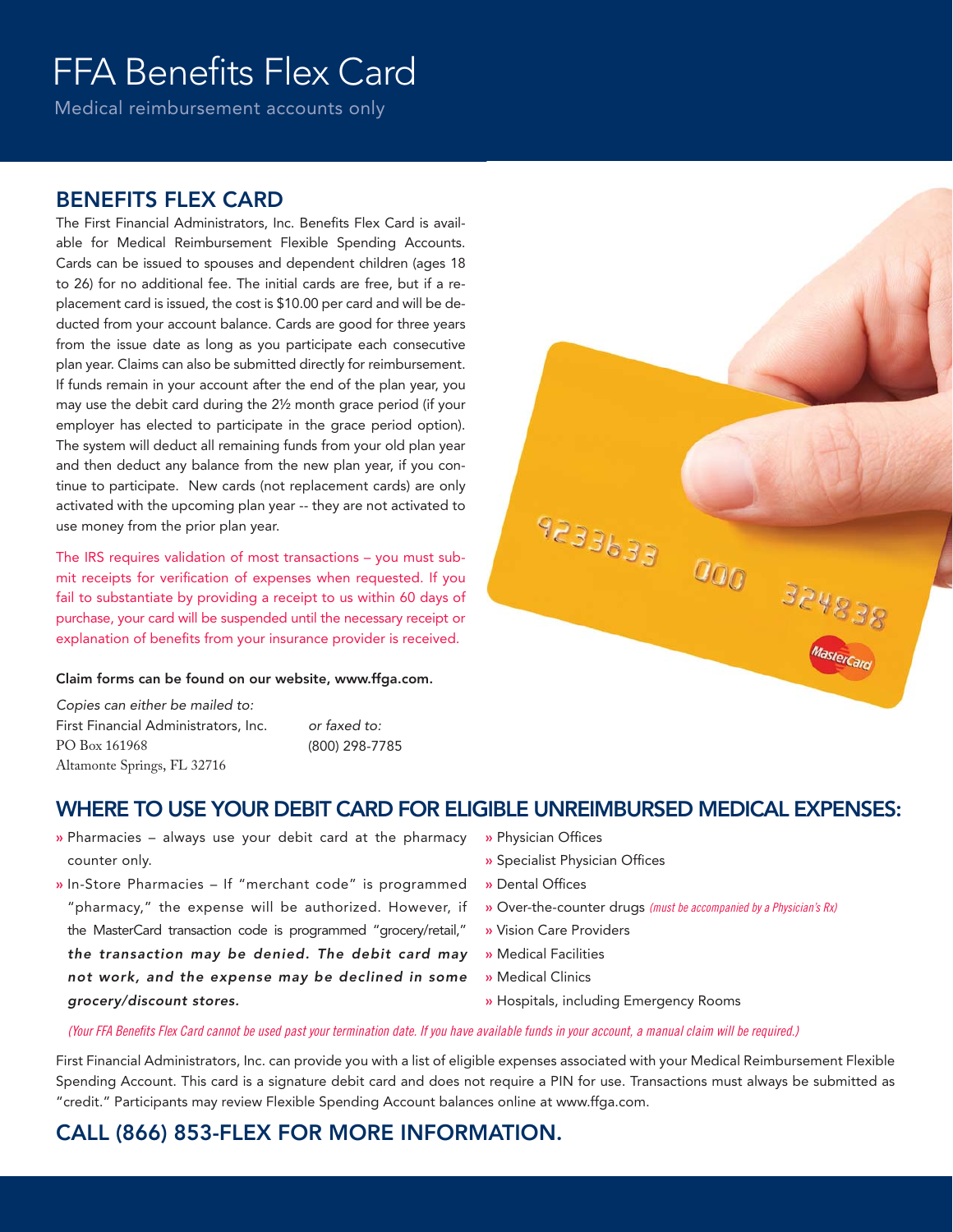# Flexible Benefits Reimbursement Voucher

PO Box 161968, Altamonte Springs, FL 32716 • Telephone: (866) 853-3539 • Fax: (800) 298-7785

| <b>PARTICIPANT INFORMATION</b>                    |                                                  |                                                    |                                                                                   |
|---------------------------------------------------|--------------------------------------------------|----------------------------------------------------|-----------------------------------------------------------------------------------|
| ADDRESS CHANGE? $\Box$ Yes $\Box$ No              |                                                  |                                                    |                                                                                   |
|                                                   |                                                  |                                                    |                                                                                   |
|                                                   |                                                  |                                                    |                                                                                   |
|                                                   |                                                  |                                                    |                                                                                   |
|                                                   |                                                  |                                                    | TELEPHONE ( )                                                                     |
|                                                   | <b>COMPLETE ONLY FOR DEPENDENT CARE PROVIDER</b> | <b>COMPLETE ONLY FOR ORTHODONTIA REIMBURSEMENT</b> |                                                                                   |
|                                                   |                                                  |                                                    |                                                                                   |
|                                                   |                                                  |                                                    | AMOUNT DUE \$__________________________________DATE _____________________________ |
|                                                   |                                                  |                                                    |                                                                                   |
|                                                   |                                                  |                                                    | I certify that the dental procedure for the above patient                         |
|                                                   |                                                  | $\Box$ HAS BEEN COMPLETED $\Box$ IS IN PROGRESS    |                                                                                   |
| SIGNATURE OF PROVIDER                             |                                                  | SIGNATURE OF DENTIST / ORTHODONTIST                |                                                                                   |
| <b>BENEFIT TYPE (please check as appropriate)</b> |                                                  |                                                    |                                                                                   |
| $\Box$ MEDICAL REIMBURSEMENT                      |                                                  | $\Box$ DEPENDENT CARE REIMBURSEMENT                | $\Box$ PREMIUM REIMBURSEMENT                                                      |
| <b>DATE OF SERVICE</b>                            | <b>FAMILY MEMBER</b>                             | <b>DESCRIPTION OF EXPENSE</b>                      | <b>AMOUNT</b>                                                                     |
|                                                   |                                                  |                                                    |                                                                                   |
|                                                   |                                                  |                                                    |                                                                                   |
|                                                   |                                                  |                                                    |                                                                                   |
|                                                   |                                                  |                                                    |                                                                                   |
|                                                   |                                                  |                                                    |                                                                                   |
|                                                   |                                                  |                                                    |                                                                                   |
|                                                   |                                                  |                                                    | <b>GRAND TOTAL ALL PAGES \$0.00</b>                                               |
|                                                   |                                                  |                                                    |                                                                                   |

**IMPORTANT NOTICE Effective January 1, 2011, all over-the-counter drugs eligible for reimbursement must be accompanied by a doctor's prescription and a reimbursement voucher.**

#### ADDITIONAL FORMS AVAILABLE AT: www.ffga.com and click on Participant Forms

I hereby affirm that, to the best of my knowledge, all expenses listed above are eligible for reimbursement under Section 105(h) or 129 of the IRS Code and in accordance with my contract with First Financial Administrators, Inc. I further certify that these expenses have not been, nor will not be, reimbursed under any other health plan coverage. If you need verification of the eligibility of an expense, please contact First Financial Administrators, Inc. at 1-866-853-3539.

❏ Please send me additional envelopes (additional voucher given with every reimbursement) **NOTE:** If you have direct deposit, First Financial Administrators, Inc. will not pay bank charges for Insufficient funds. Please call your financial Institution to verify deposit before writing any checks on the amount

| <b>SIGNATURE</b> |  |  |  |
|------------------|--|--|--|
|                  |  |  |  |
| <b>DATE</b>      |  |  |  |
|                  |  |  |  |

**Mail or Fax Completed Form To: First Financial Administrators, Inc.** • P.O. Box 161968, Altamonte Springs, FL 32716 • Fax Number: 1-800-298-7785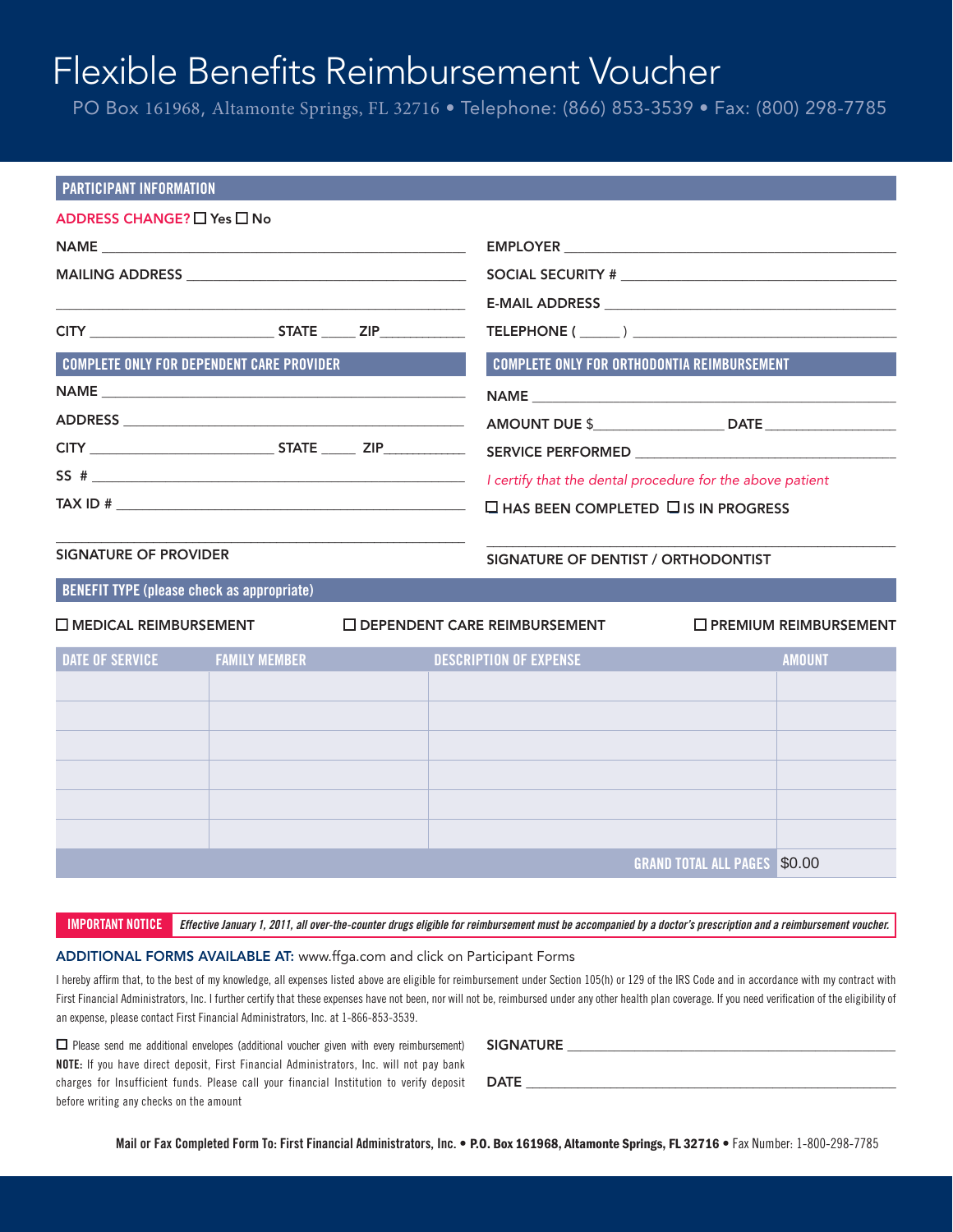# Reimbursement Itemization

**Continued** 

| <b>DATE OF SERVICE</b> | <b>FAMILY MEMBER</b> | <b>DESCRIPTION OF EXPENSE</b> | <b>AMOUNT</b> |
|------------------------|----------------------|-------------------------------|---------------|
|                        |                      |                               |               |
|                        |                      |                               |               |
|                        |                      |                               |               |
|                        |                      |                               |               |
|                        |                      |                               |               |
|                        |                      |                               |               |
|                        |                      |                               |               |
|                        |                      |                               |               |
|                        |                      |                               |               |
|                        |                      |                               |               |
|                        |                      | SUB-TOTAL THIS PAGE \$0.00    |               |

## MEDICAL REIMBURSEMENT SUBMISSION GUIDELINES:

ACCEPTABLE DOCUMENTATION to accompany the reimbursement voucher:

- 1. Professional bill or receipt that includes:
	- » Provider of service
	- » Type of service rendered
	- » Original date of service
	- » Charges for the service
- 2. Insurance company Explanation of Benefits
- 3. Pharmacy statement that includes Rx number and name of the prescription

## DAYCARE SUBMISSION GUIDELINES:

### ACCEPTABLE DOCUMENTATION to accompany the reimbursement voucher:

- 1. Vouchers for Dependent Care signed by the Provider. Voucher must also be completed with the Provider's tax identification number or Social Security number and dates of service, Or...
- 2. Voucher with receipt from Provider, including Provider name, Provider signature, dates of service, amount for service, and tax identification/social security number.

I.R.S Regulations prevent us from reimbursing dependent care yearly contracts. Monthly submissions are required.

### UNACCEPTABLE DOCUMENTATION

- 1. Cancelled checks / Credit card receipts
- 2. Bill or receipt that only shows a balance forward or previous balance
- 3. Cash register receipt

**Note:** It is important to note that the date of service, not the date of payment, must fall within the dates of the plan year for which you are enrolled.